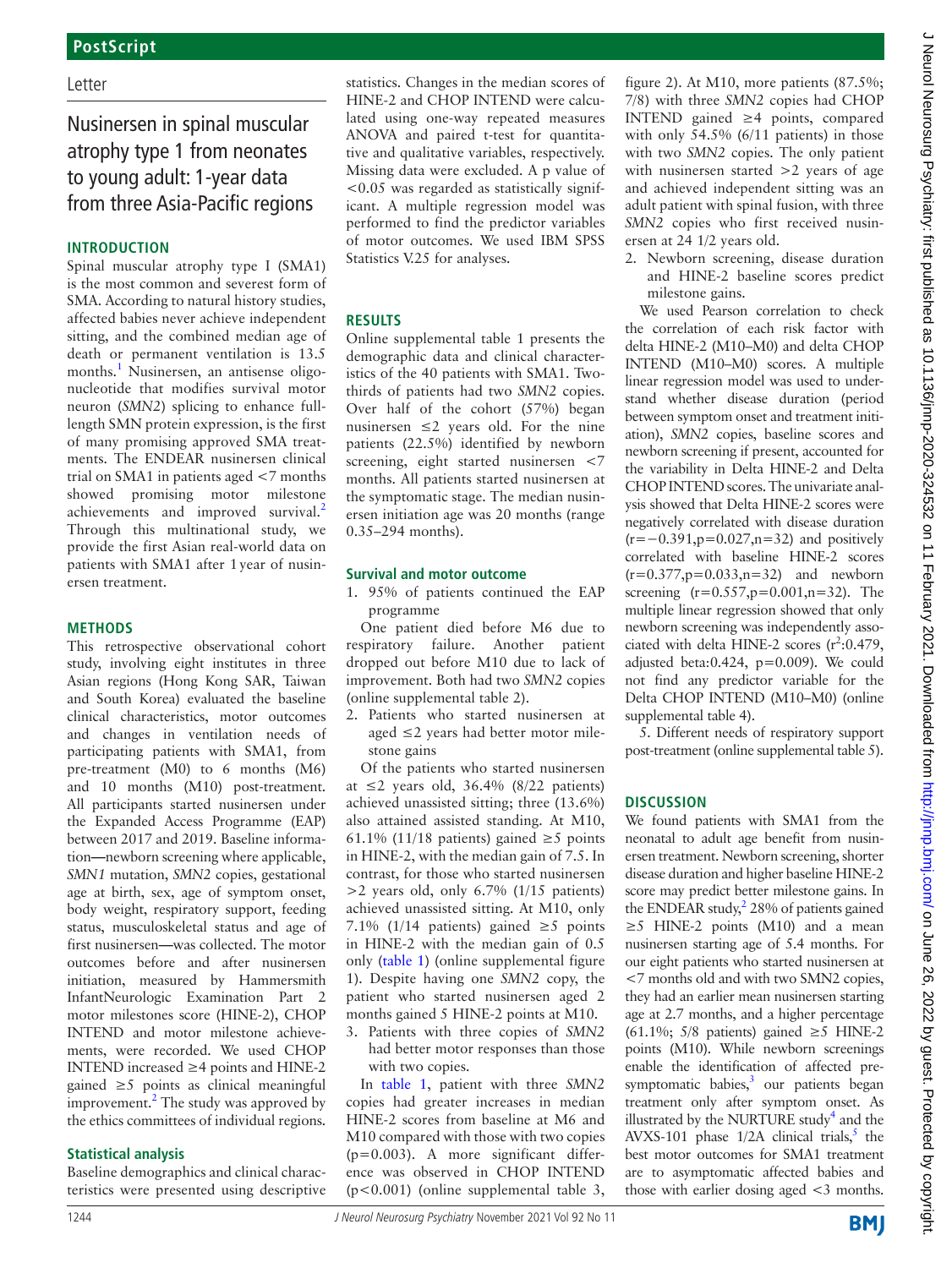<span id="page-1-0"></span>

| HINE-2 evolution of the patients according to SMN2 copy number and age of nusinersen initiation<br>Table 1 |                             |                             |                                |                                  |
|------------------------------------------------------------------------------------------------------------|-----------------------------|-----------------------------|--------------------------------|----------------------------------|
| <b>Characteristics</b>                                                                                     | <b>Total</b><br>$(n=40)$    | One copy of SMN2<br>$(n=1)$ | Two copies of SMN2<br>$(n=25)$ | Three copies of SMN2<br>$(n=14)$ |
| Sex, M:F, n                                                                                                | 18:22                       | 1:0                         | 10:15                          | 7:7                              |
| Age at symptom onset                                                                                       | $3.0(0.0 - 6.0)$            | 0.0                         | $2.0(0.0-6.0)$                 | $4.5(1.0-6.0)$                   |
| Age at nusinersen initiation                                                                               | 20.0 (0.35-294.0)           | 2.0                         | 19.0 (0.35-140.0)              | 25.3 (4.0-294.0)                 |
| Disease duration before nusinersen                                                                         | 17.5 (0.0-291.5)            | 2.0                         | 16.0 (0.35-140.0)              | 17.5 (0.0-291.5)                 |
| HINE-2 score                                                                                               |                             |                             |                                |                                  |
| M <sub>0</sub>                                                                                             | $0.0$ (0.0-4.0), n=37       | $0.0, n=1$                  | $0.0$ (0.0-2.0), n=24          | $2.0(0.0-4.0)$ , n=12            |
| M <sub>6</sub>                                                                                             | $2.5(0.0-17.0)$ , n=34      | 4.0, $n=1$                  | $1.0(0.0-11.0)$ , n=22         | 4.0 $(1.0-17.0)$ , n=11          |
| M10                                                                                                        | 4.0 $(0.0 - 24.0)$ , n=32   | $5.0, n=1$                  | 2.5 (0.0-20.0), n=20           | 4.0 $(1.0 - 24.0)$ , n=11        |
| Time effect p value                                                                                        | < 0.001                     | $\sqrt{ }$                  | < 0.001                        | 0.002                            |
| Delta M6-M0                                                                                                | 2.0 (0.0-16.0), $p<0.001$   | 4.0                         | 1.0 $(0.0-11.0)$ , p=0.002     | 2.0 (1.0-16.0), p=0.019          |
| Delta M10-M0                                                                                               | 3.0 (0.0-20.0), $p<0.001$   | 5.0                         | 2.5 $(0.0-20.0)$ , p=0.003     | 3.0 $(1.0-20.0)$ , p=0.010       |
| HINE-2 score (age ≤7 months old at onset of treatment)                                                     |                             |                             |                                |                                  |
| M <sub>0</sub>                                                                                             | $0.0$ (0.0-4.0), n=13       |                             |                                |                                  |
| M <sub>6</sub>                                                                                             | $6.0$ (2.0-16.0), n=11      |                             |                                |                                  |
| M10                                                                                                        | 11.0 $(3.0-24.0)$ , n=11    |                             |                                |                                  |
| Time effect p value                                                                                        | < 0.001                     |                             |                                |                                  |
| Delta M6-M0                                                                                                | 6.0 (2.0-12.0), $p<0.001$   |                             |                                |                                  |
| Delta M10-M0                                                                                               | 9.0 (3.0-20.0), $p<0.001$   |                             |                                |                                  |
| HINE-2 score (age $\leq$ 2 years old at onset of treatment)                                                |                             |                             |                                |                                  |
| M <sub>0</sub>                                                                                             | $0.0$ (0.0-4.0), n=22       |                             |                                |                                  |
| M <sub>6</sub>                                                                                             | $5.0$ (0.0-17.0), n=19      |                             |                                |                                  |
| M10                                                                                                        | $9.0$ (0.0-24.0), n=18      |                             |                                |                                  |
| Time effect p value                                                                                        | < 0.001                     |                             |                                |                                  |
| Delta M6-M0                                                                                                | 4.0 (0.0-16.0), $p<0.001$   |                             |                                |                                  |
| Delta M10-M0                                                                                               | 7.5 (0.0-20.0), $p<0.001$   |                             |                                |                                  |
| HINE-2 score (age >2 years old at onset of treatment)                                                      |                             |                             |                                |                                  |
| M <sub>0</sub>                                                                                             | $0.0$ (0.0-2.0), n=15       |                             |                                |                                  |
| M <sub>6</sub>                                                                                             | 1.0 $(0.0-4.0)$ , n=15      |                             |                                |                                  |
| M10                                                                                                        | $0.5(0.0 - 7.0)$ , n=14     |                             |                                |                                  |
| Time effect p value                                                                                        | 0.002                       |                             |                                |                                  |
| Delta M6-M0                                                                                                | 1.0 $(0.0 - 2.0)$ , p=0.003 |                             |                                |                                  |
| Delta M10-M0                                                                                               | $0.5(0.0-5.0)$ , p=0.013    |                             |                                |                                  |

\* Data are listed as median (range) in months.

‡ One-way repeated measures ANOVA.

§ Paired t-test.

¶ Multiple regression demonstrated that there was significant difference in the changes of the HINE-2 scores, delta M6**–**M0 and delta M10**–**M0, between the two groups with two and three *SMN2* copies with the standard coefficients  $β$  of 0.263 (p=0.003).

† Three patients were not included in the HINE-2 M0 analysis, due to the following reasons: one patient did not have baseline HINE-2 performed; two patients did not have HINE-2 performed. HINE-2, Hammersmith Infant Neurologic Examination Part 2 motor milestones score; M0, before treatment; M6, 6 months of treatment; M10, 10 months of treatment; SMN, survival motor neuron.

Support for earliest treatment is therefore necessary.

#### **CONCLUSION**

This multinational collaborative retrospective observational cohort study in Asia provides real-world data on firstyear treatment that nusinersen is safe and beneficial to patients with SMA1 from the neonatal to adult age. Newborn screening that promotes early treatment initiation can maximise treatment efficacy.

#### Sophelia Hoi-Shan Chan <sup>0</sup>,<sup>1</sup> Jong-Hee Chae,<sup>2,3</sup> **Yin-Hsiu Chien,4 Tae-Sung Ko,<sup>5</sup> Jee Hun Lee,6** Yun Jeong Lee,<sup>7</sup> Sang Ook Nam,<sup>8</sup> **Yuh-Jyh Jong9,10,11**

<sup>1</sup> Department of Paediatrics and Adolescent Medicine, Queen Mary Hospital, The University of Hong Kong, Hong Kong SAR, China

<sup>2</sup> Department of Pediatrics, Seoul National University Children's Hospital, Seoul National University College of Medicine, Seoul, The Republic of Korea <sup>3</sup> Rare Disease Center, Seoul National University Hospital, Seoul, The Republic of Korea 4 Department of Medical Genetics and Pediatrics, National Taiwan University Hospital, Taipei, Taiwan 5 Department of Pediatrics, Asan Medical Center Children's Hospital, University of Ulsan College of Medicine, Seoul, The Republic of Korea 6 Department of Pediatrics, Samsung Medical Center, Sungkyunkwan University School of Medicine, Seoul, The Republic of Korea <sup>7</sup> Department of Pediatrics, Kyungpook National University Hospital, Kyungpook National University College of Medicine, Daegu, The Republic of Korea 8 Department of Pediatrics, Pusan National University

Children's Hospital, Pusan National University College of Medicine, Yangsan, The Republic of Korea <sup>9</sup> Departments of Pediatrics and Laboratory Medicine, and Translational Research Center of Neuromuscular Diseases, Kaohsiung University Medicine Hospital, Kaohsiung Medical University, Kaohsiung, Taiwan

<sup>10</sup>Graduate Institute of Clinical Medicine, College of Medicine, Kaohsiung Medical University, Kaohsiung, Taiwan

11Department of Biological Science and Technology, National Chiao Tung University, Hsinchu, Taiwan

**Correspondence to** Dr Sophelia Hoi-Shan Chan, Department of Paediatrics and Adolescent Medicine, Queen Mary Hospital, The University of Hong Kong, Hong Kong SAR, China; sophehs@hku.hk and Professor Yuh-Jyh Jong, Departments of Pediatrics and Laboratory Medicine, and Translational Research Center of Neuromuscular Diseases, Kaohsiung University Medicine Hospital, Kaohsiung Medical University, Kaohsiung, Taiwan; yjjong@gap.kmu.edu.tw

**Acknowledgements** The authors would like to thank all the SMA patients and their families for their participation in this SMA EAP study; Mr Wilfred Wong for his advice on the data analysis; Ms Rachel BY Lee for her professional English editing support.

**Collaborators** Queen Mary Hospital, LKS Faculty of Medicine, The University of Hong Kong, HKSAR: Department of Paediatrics and Adolescent Medicine - Godfrey Chi-Fung CHAN, So-Lun LEE, Yiu-Ki NG,